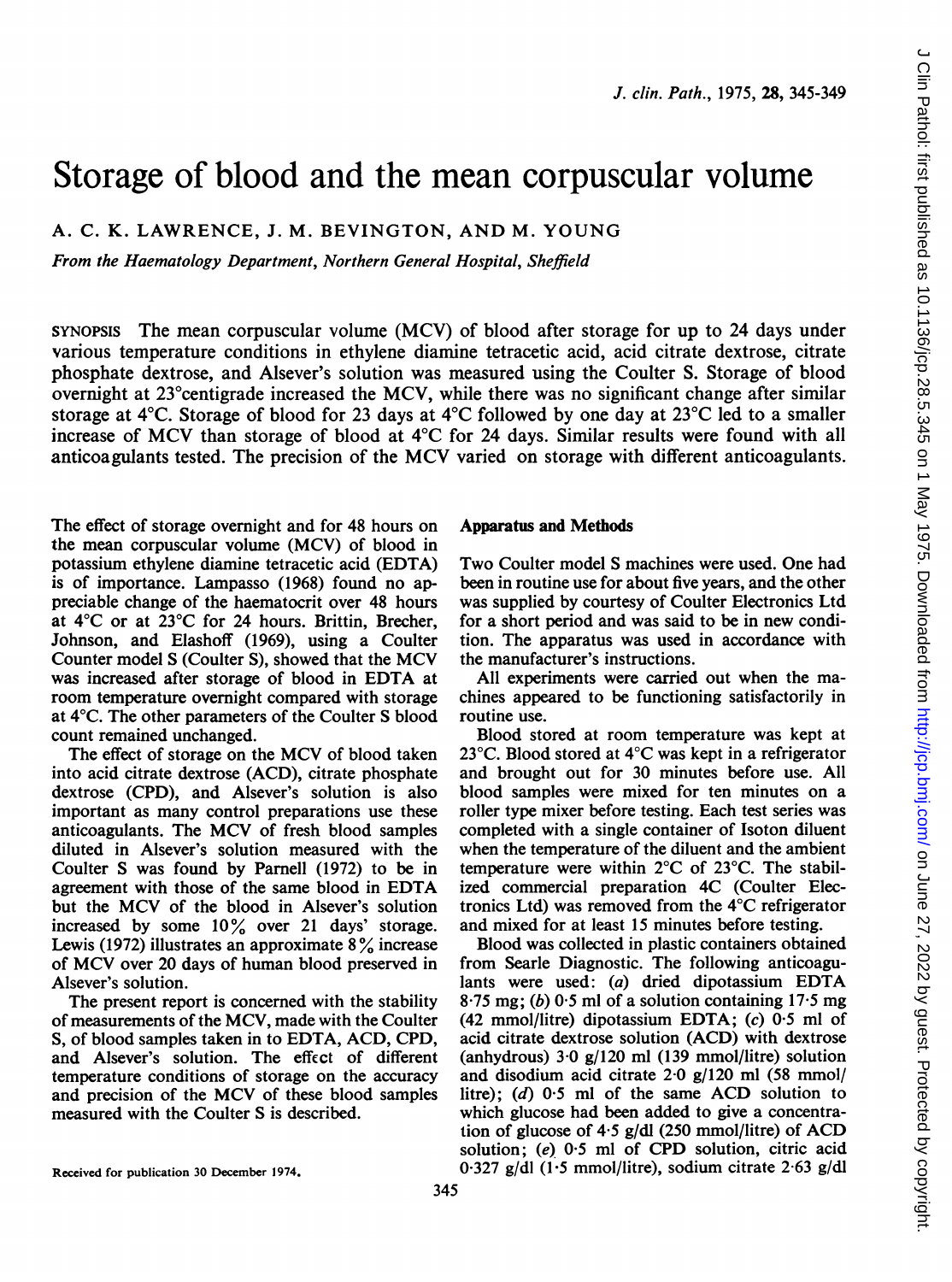(8-9 mmol/litre), sodium dihydrogen phosphate  $0.222$  g/dl (1.4 mmol/litre), and dextrose 2.55 g/dl (141 mmol/litre);  $(f)$  0.5 ml of Alsever's solution prepared according to Dacie and Lewis (1970). In each case blood was added to yield a final volume of 5 ml.

## DRIFT OF MCV MEASUREMENT

The drift of the MCV measurements throughout the day was assessed in order to determine the limits of the size of a batch which could be measured without recalibration. EDTA blood samples requiring routine blood counts were measured using two Coulter machines throughout the day. Three test series of samples were formed where sufficient blood had been supplied for two tests. The first test series was measured in sequence using Coulter S counter <sup>1</sup> and then immediately afterwards was measured in the same sequence using Coulter S counter 2. Fifty other routine blood samples were measured using Coulter counter 1. A second series was then measured in sequence using Coulter counter 2 and then the same series was measured using Coulter counter 1. One hundred routine blood samples were then measured using Coulter counter 1. This was followed by the third test series using Coulter counter <sup>1</sup> first and Coulter counter 2 second. The differences in sample measurements in the three test series were calculated and are presented in table <sup>I</sup> as differences between measurements with Coulter counter <sup>1</sup> and Coulter counter 2. The average difference of all three measured red cell

# A. C. K. Lawrence, J. M. Bevington, and M. Young

parameters varies significantly between each series. The difference between the MCV measured with the two Coulter S machines, as shown in table I, indicates a small change in the calibration of the machine in the course of measurement of 100 samples between the beginning of test series <sup>1</sup> and 2. A further significant change was found during the measurement of 150 samples between the beginning of test series 2 and 3. Calibration checks were therefore included in every 50 experimental samples.

# Results

PRECISION OF MCV WITH SAMPLES IN DIFFERENT ANTICOAGULANTS STORED OVERNIGHT AT ROOM TEMPERATURE AND  $4^{\circ}C$ 

The precision of MCV measurements using fresh  $\frac{1}{5}$ blood obtained in dried EDTA and ACD anticoagulants and stored at room temperature overnight was measured. For comparison measurements of the commercial preparation 4C were included. The experiment was carried out twice. The results  $\vec{G}$ in table II show that there was a significant increase  $\overline{O}$  of variance with blood taken into ACD compared  $\leq$  with the variation using 4C, and this was more  $\leq$ of variance with blood taken into ACD compared with the variation using 4C, and this was more marked after storage at room temperature. In one of  $\overline{8}$ <br>the two experiments the variance of the measure- $\overline{6}$ <br>mants using EDTA blood stored at room tempera. the two experiments the variance of the measureture was probably significantly different from the variance of measurements of the MCV of the 4C preparation.

| <b>Series</b> | Number<br>of Samples | Mean Difference (Coulter Result SD of Difference<br>$1$ -Coulter Result 2) (f) |        | <b>Probability of Occurrence</b>                |  |  |
|---------------|----------------------|--------------------------------------------------------------------------------|--------|-------------------------------------------------|--|--|
|               | 27                   | $-1.52$                                                                        | 1-42   | Series 1 and 2 compared $t = 5.8$ P $\lt 0.001$ |  |  |
|               | 24                   | $-0.17$                                                                        | $1-17$ |                                                 |  |  |
|               | 28                   | $-4.04$                                                                        | 1.32   | Series 2 and 3 compared $t = 12.2$ P $< 0.001$  |  |  |

| <b>Series</b>                           | <b>Number</b><br>of Samples | $1$ -Coulter Result 2) $(f)$    |                                | Mean Difference (Coulter Result SD of Difference | Probability of Occurrence                      |                              |
|-----------------------------------------|-----------------------------|---------------------------------|--------------------------------|--------------------------------------------------|------------------------------------------------|------------------------------|
| 1                                       | $-1.52$<br>27               |                                 |                                | 1.42                                             | Series 1 and 2 compared $t = 5.8$ P $< 0.001$  |                              |
| $\overline{\mathbf{c}}$<br>3            | 24<br>28                    | $-0.17$<br>$-4.04$              |                                | $1 - 17$<br>1.32                                 | Series 2 and 3 compared $t = 12.2$ P $< 0.001$ |                              |
|                                         |                             |                                 |                                |                                                  |                                                |                              |
| Sample                                  | Anticoagulant               | <b>Storage</b><br>$(^{\circ}C)$ | Number of<br><b>Replicates</b> | Variance                                         | F Ratio compared<br>with 4C                    | Probability of<br>Occurrence |
|                                         | <b>EDTA</b>                 | 22                              | 20                             | 0.48                                             | 2.8                                            | < 0.05                       |
|                                         | <b>EDTA</b>                 |                                 | 18                             | 0.30                                             | $1-0$                                          | Not significant              |
|                                         | <b>ACD</b>                  | 4                               | 19                             | 0.69                                             | $4-1$                                          | < 0.005                      |
|                                         | Coulter 4C preparation      |                                 | 20                             | 0.17                                             |                                                |                              |
|                                         | <b>EDTA</b>                 | 22<br>4                         | 15                             | 0.49                                             | 1.926                                          | Not significant              |
|                                         | <b>EDTA</b><br><b>ACD</b>   | 22                              | 15<br>15                       | 0.32<br>1.42                                     | $1-2$<br>5.48                                  | Not significant<br>< 0.005   |
| $\mathbf{1}$<br>$\overline{\mathbf{2}}$ | <b>ACD</b>                  |                                 | 15                             | 0.67                                             | 2.59                                           | < 0.005                      |

Table I Differences in measurement of MCV in three series of blood samples with two Coulter model S counters

Table II Precision of MCV of blood samples taken into ACD stored at  $4^{\circ}$ C, EDTA stored at room temperature overnight, and EDTA stored at 4°C overnight, compared with <sup>a</sup> commercially available blood preparation: similar experiments with different samples on separate days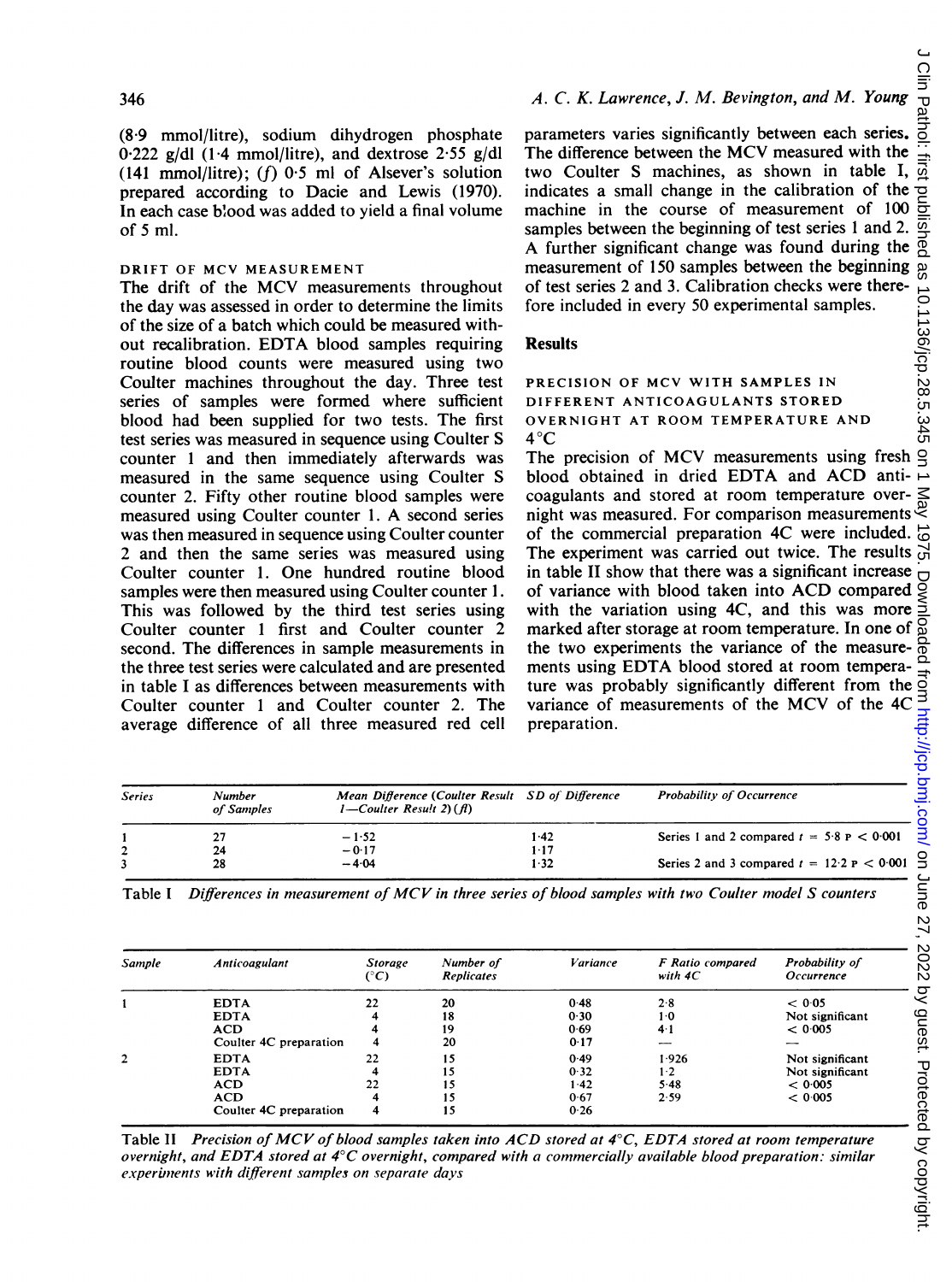ACCURACY OF MEASUREMENTS OF MCV AFTER STORAGE OF EDTA AND ACD BLOOD AND EFFECT OF TEMPERATURE FOR THE PERIOD IMMEDIATELY BEFORE THE TEST Blood was taken in duplicate from each of four healthy volunteers into dried EDTA, EDTA solution, and an ACD solution as described in the method section. These samples were all kept at 4°C. Twenty-three days later a similar series of duplicate samples was obtained from the same inaividuals. One of each of the original duplicates together with one of the duplicates taken 23 days later were brought to room temperature (23°C) and kept overnight. The other sample of the original series and the other sample of the series taken 23 days later were kept at 4°C. Finally, 24 days after the original samples were taken a single sample in each of the anticoagulants was obtained. All the samples were now assembled and mixed for 15 minutes and tested. All the samples from the first individual were tested before proceeding to the second, third, and fourth individual's samples. Calibration checks were inserted as described in the method section.

Each sample yielded four measurements. The mean of these measurements was calculated and presented as a difference from the result obtained with fresh blood in the same anticoagulant for that individual. Table III shows that the measured MCV of blood stored for 24 days is higher than that of fresh blood, and the effect is greater using EDTA than ACD as anticoagulant. This effect was not due to dilution of the red cells as there was no difference in the MCV when the same amount of EDTA was dried or dissolved in  $0.5$  ml of water. In the analysis of differences of the mean MCV between stored and fresh EDTA blood samples, both the mean values from the EDTA samples, irrespective of whether the anticoagulant was liquid or solid, from each of the four subjects was used. The significance of the difference of these eight values for each condition of storage was tested against the corresponding eight values for a different storage condition using Student's t test.

Table III shows there is no significant change of the mean MCV of the EDTA blood samples stored overnight at 4°C nor any suggestion of an increase of the mean MCV of ACD samples stored in <sup>a</sup> similar way overnight. The mean increase of 2-1 femtolitres (fl) of the EDTA samples stored overnight at 23°C is probably significant, and there appears to be <sup>a</sup> similar change of blood in ACD stored at the same temperature.

A comparison of the mean differences of the MCV of EDTA samples stored for <sup>23</sup> days in the same way and then stored for a further day either at room temperature or at 4°C showed that removal from

| <b>Subject</b>                     | Difference of MCV using:                                     |                            |                    |  |  |
|------------------------------------|--------------------------------------------------------------|----------------------------|--------------------|--|--|
|                                    | <b>EDTA</b><br>Dried (fl)                                    | <b>EDTA</b><br>Solution(f) | ACD<br>Solution(f) |  |  |
|                                    | 23 days' storage at $4^\circ$ C and one day at 23 $^\circ$ C |                            |                    |  |  |
| A                                  | 7.75                                                         | 7-75                       | 40                 |  |  |
| в                                  | $9 - 0$                                                      | 7.25                       | 3.5                |  |  |
| С                                  | 9.16                                                         | 7.75                       | $3 - 5$            |  |  |
| D                                  | 8.75                                                         | 8.75                       | 6.25               |  |  |
| 24 days' storage at $4^\circ C$    |                                                              |                            |                    |  |  |
| A                                  | 8.75                                                         | 9.75                       | 4.5                |  |  |
| в                                  | 9.5                                                          | 9.5                        | 5.25               |  |  |
| с                                  | $10-5$                                                       | 10.25                      | 5.25               |  |  |
| D                                  | 11.25                                                        | $11-0$                     | 7.5                |  |  |
| 1 day's storage at 23 $^{\circ}$ C |                                                              |                            |                    |  |  |
| A                                  | 2.25                                                         | 2.75                       | 1.25               |  |  |
| в                                  | 3                                                            | 3                          | 1.5                |  |  |
| C                                  | $1-5$                                                        | $2 - 0$                    | 1.5                |  |  |
| D                                  | 0.75                                                         | $1-5$                      | 2                  |  |  |
| 1 day's storage at $4^\circ$ C     |                                                              |                            |                    |  |  |
| A                                  | 0.75                                                         | 0.25                       | 0.25               |  |  |
| в                                  | 0.5                                                          | 0                          | 0                  |  |  |
| С                                  | 0.5                                                          | 0.75                       | - 0-25             |  |  |
| D                                  | 0.25                                                         | 0.5                        | 0                  |  |  |

Table III Difference of MCV after storage for <sup>24</sup> days and one day of blood in ACD and EDTA: mean sample value compared with mean sample value from fresh blood in the same anticoagulants in four individuals

Probability of occurrence of difference of MCV between fresh EDTA samples and (1) EDTA samples stored at 4°C overnight.

Mean difference =  $-0.2$  fl  $t = 0.94$  Not significant; and (2) EDTA samples stored at 23°C overnight.

Mean difference =  $2.1$  fl  $t = 2.58$   $p < 0.05$ . Mean difference between means of MCV of blood stored for <sup>23</sup> days at 4°C and one day at 23°C and stored for 24 days at 4°C - 1.7 fl

Mean difference between means of MCV of blood in EDTA stored for one day at  $23^{\circ}$ C and stored for one day at  $4^{\circ}$ C + 2.2 fl.

the refrigerator for the last storage day reduced the difference between the MCV of the stored samples and the MCV of the fresh samples by an average of 1-7 fl. This is in contrast with the storage of samples for one day when removal from the refrigerator increased the difference between the MCV of the stored samples and the MCV of the fresh samples by an average of 2-2 fl. Further measurements were made using ACD blood all approximately <sup>25</sup> days old. Nine sets of duplicate samples were taken. All were stored at 4°C, and one of each pair was removed from the 4°C refrigerator and allowed to gain room temperature the night before the tests. All samples were thoroughly mixed and measured at 23°C. The samples stored wholly at 4°C showed a higher MCV. The mean difference between the paired measurements of the MCV was  $2.7 \text{ ft}$  ( $t =$  $8.21. \text{ P} < 0.001$ .

Eleven pairs of fresh patient samples in EDTA blood were stored overnight, one of the pair at 4°C and one at 23°C. The samples stored at 4°C showed a lower MCV. The mean difference was 1-3 fl  $(t = 4.1, p < 0.01)$ .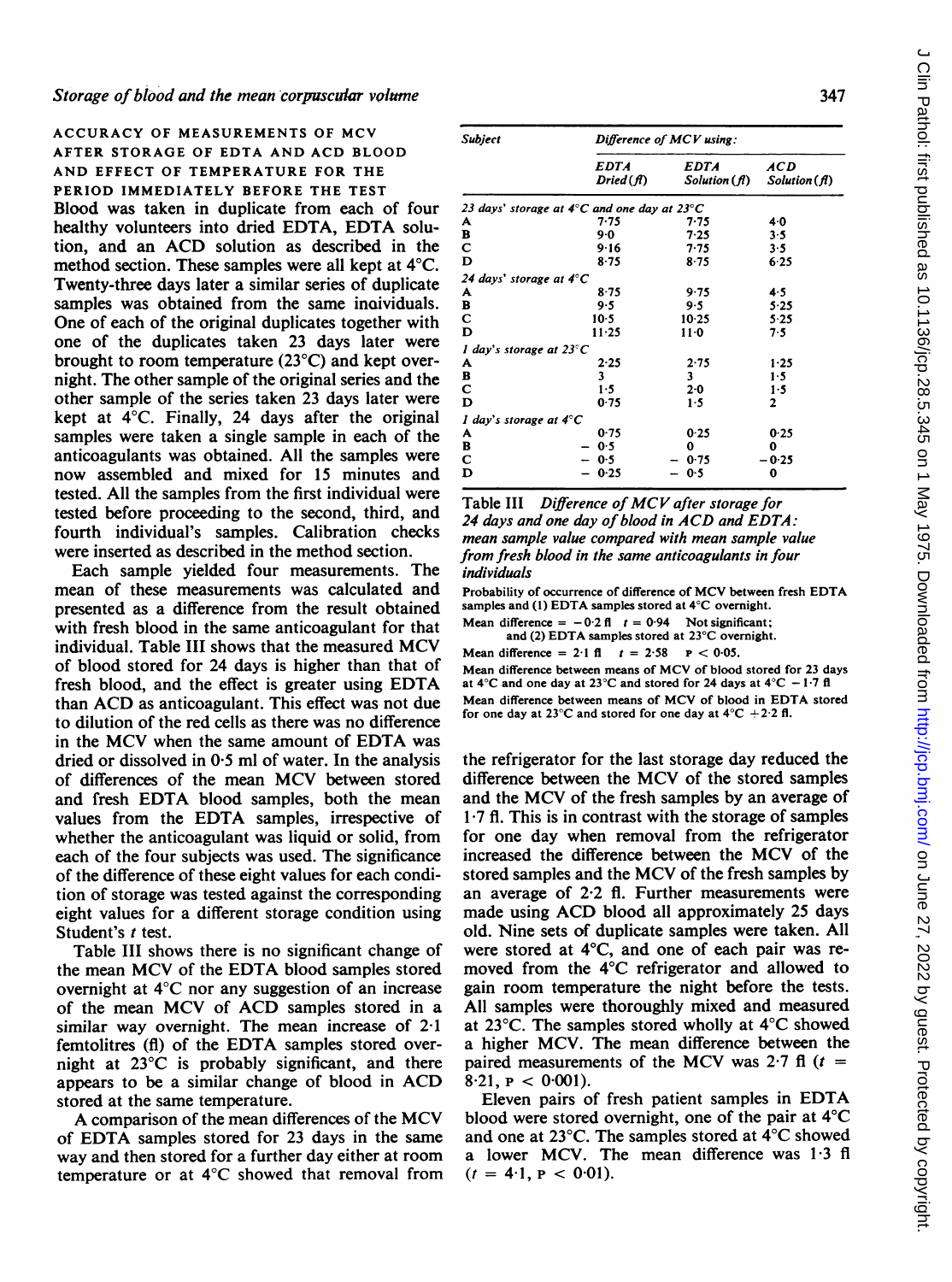| 348                                 |                                            |                               |                                                     |                               |                                     |
|-------------------------------------|--------------------------------------------|-------------------------------|-----------------------------------------------------|-------------------------------|-------------------------------------|
|                                     |                                            |                               |                                                     |                               |                                     |
|                                     |                                            |                               | A. C. K. Lawrence, J. M. Bevington, and M. Young    |                               |                                     |
| <b>Storage</b>                      |                                            | <b>Anticoagulant</b>          |                                                     |                               |                                     |
|                                     |                                            | <b>ACD</b> Solution<br>MCV(f) | <b>ACD</b> Solution<br>with Added Glucose<br>MCV(f) | <b>CPD</b> Solution<br>MCV(f) | <b>Alsever's Solution</b><br>MCV(f) |
| Mostly at 4°C,<br>one night at 21°C | 22 days at 4°C and<br>one day at 21°C      | 85                            | 85.5                                                | 85.5                          |                                     |
|                                     | 8 days at 4°C and<br>one day at 21°C       | 84                            | 84                                                  | 84                            | 84.5                                |
|                                     | 4 hr at 4°C and<br>20 hr at $21^{\circ}$ C | 82                            | 82.5                                                | 83.5                          | 81.5                                |
| 4°C without                         | 23 days at 4°C                             | 84                            | 84                                                  | 84.5                          | ┈                                   |
| interruption                        | 9 days at $4^{\circ}$ C                    | 84.5                          | 84                                                  | 84.5                          | 86                                  |
|                                     |                                            |                               |                                                     |                               |                                     |

Table IV Difference of MCV after storage for periods up to <sup>22</sup> days under different temperature conditions in ACD, ACD with added glucose, CPD, and Alsever's solution

STORAGE OF BLOOD IN ACD, CPD, AND ALSEVER'S SOLUTION AND EFFECT OF TEMPERATURE IMMEDIATELY BEFORE THE TEST

The effect of storage of blood taken into ACD solution, ACD solution with added glucose as described in the method section, CPD solution, and Alsever's solution was studied.

Duplicate 4-5 ml samples of blood were taken into  $0.5$  ml of each anticoagulant from a single healthy volunteer on three occasions. All were tested on the same day in one batch. The first samples were taken 22 days before the testing day, the second samples nine days before the testing day, and the third samples one day before the testing day. All samples were kept at 4°C until the night before the test. One of each pair was removed and brought to 21'C overnight. At the time of the test all samples were mixed at  $21^{\circ}$ C for at least 15 minutes. The test sequence began with the oldest sample which had been brought out of the refrigerator the night before to the youngest treated in the same way for each anticoagulant in turn. The duplicate samples which had been kept at  $4^{\circ}$ C continued to mix at  $21^{\circ}$ C during the above testing and were then tested in the same sequence. Each sample yielded two measurements and the mean values of the MCV are given in table IV. The results show a change similar to that of blood stored in ACD in the previous experiment, and it appears that blood in CPD and Alsever's solution shows MCV changes similar to those of blood in ACD, and that increased tonicity of the anticoagulant solution and the addition of glucose do not affect this change on storage.

## **Discussion**

The effect of storage in a wide range of anticoagulants including dipotassium EDTA and ACD solution over a period of 24 days is to increase the  $\frac{6}{5}$ MCV measured with the Coulter S. The change is  $\overline{\phantom{a}}$  less marked with ACD solution than with EDTA.  $\overline{\phantom{a}}$  The MCV of fresh blood in both of these anti- $\overline{\phantom{a}}$ less marked with ACD solution than with EDTA. The MCV of fresh blood in both of these anticoagulants is unchanged after storage for one day at  $4^{\circ}$ C but increased if the storage temperature is 23 $^{\circ}$ C. Again this swelling is less marked with ACD solution than with EDTA. The temperature during the last 24 hours before testing has different effects on the MCV, depending on the age of the samples. Cells stored for 23 days at  $4^{\circ}$ C when restored to 23 $^{\circ}$ C for <sup>24</sup> hours show lower MCV measurements than similar samples taken at the same time from the same individuals and kept at  $4^{\circ}$ C until 20 minutes before testing. The opposite effect is found with fresh cells kept at  $23^{\circ}$ C for one day compared with cells kept at  $4^{\circ}$ C. The range of temperature and time following removal from the  $4^{\circ}$ C refrigerator to produce the effects measured of reduction or increase of MCV depending on the age of the blood sample was not explored.

The variance of the measurement of MCV of cells kept in ACD solution overnight at  $4^{\circ}$ C shows a significant increase although this does not occur using EDTA. Storage overnight at  $22^{\circ}$ C in ACD solution causes a more marked increase of variance of the MCV measurement.

The use of red cells taken into <sup>a</sup> similar ACD solution has been recommended as a stable control material suitable for standardization of the blood counting apparatus and performance checking throughout the day of the haemoglobin concentration and red cell count (Cavill and Jacobs, 1973). These authors state that 20 ml aliquots may be stored at  $0-4$ <sup>o</sup>C for up to 14 days. The recommended procedure includes removing an unopened 20 ml aliquot of ACD blood from the  $0-4^{\circ}$ C refrigerator at the beginning of each day and mixing this for 15 minutes before use. It is well known that white cells